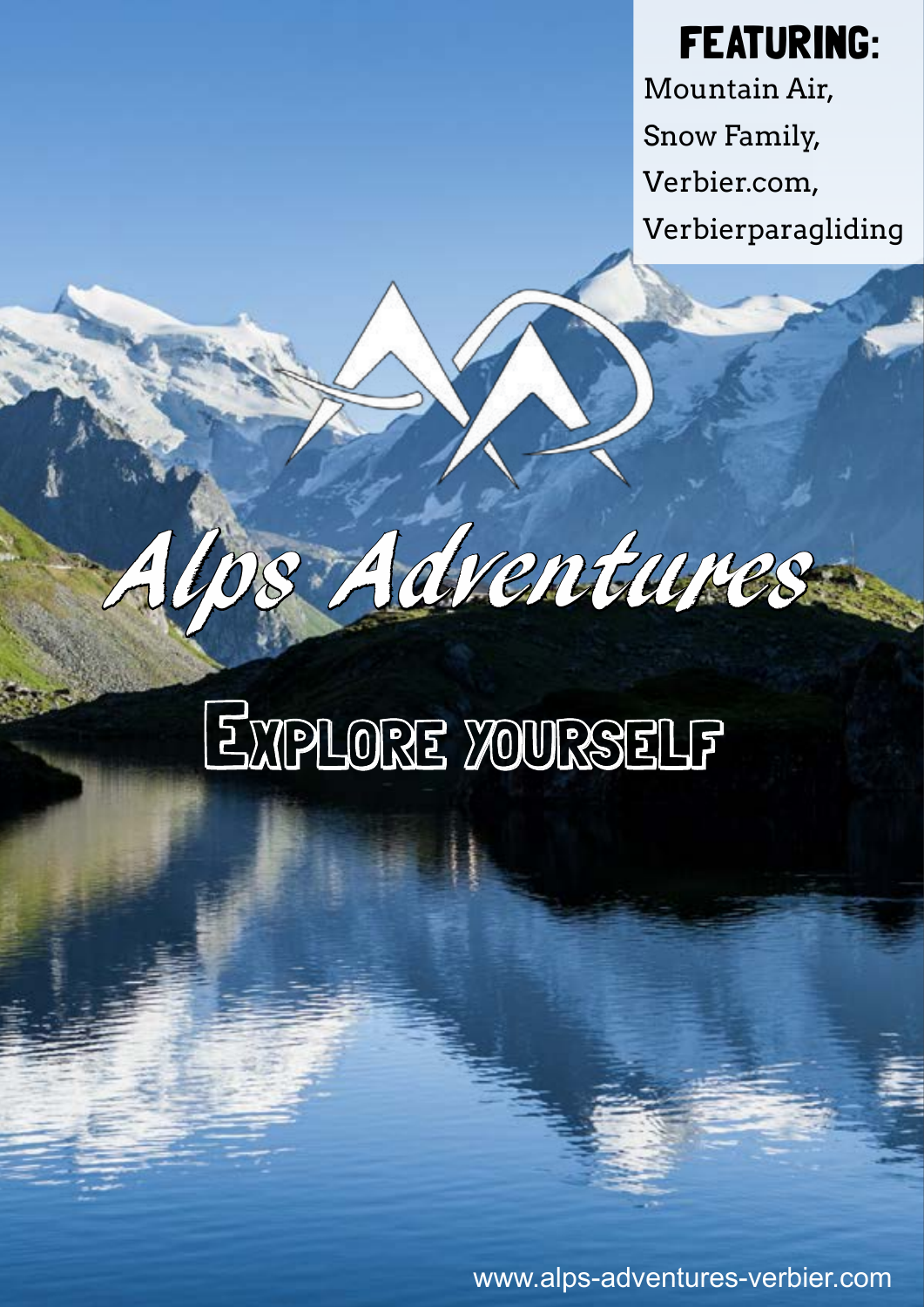

PAGE<sub>5</sub>









Made for people who have already experienced the wild.







Package tours, Sports & Accommodation

Alps Adventures offers package holidays in the Alps and customised services based in Verbier. We offer a multitude of mountain and water sports guided through a variety of languages.

 We manage travel requirements for holidays and we provide tourism related services and package tours.

Alps adventure tours looks forward to welcoming you for an amazing stay in the mountains !!!

WHO WE ARE & WHAT WE DO

*\* All packages include: Accommodation, Half board, BBQ, Mountain Biking, Golf, Tennis,transport*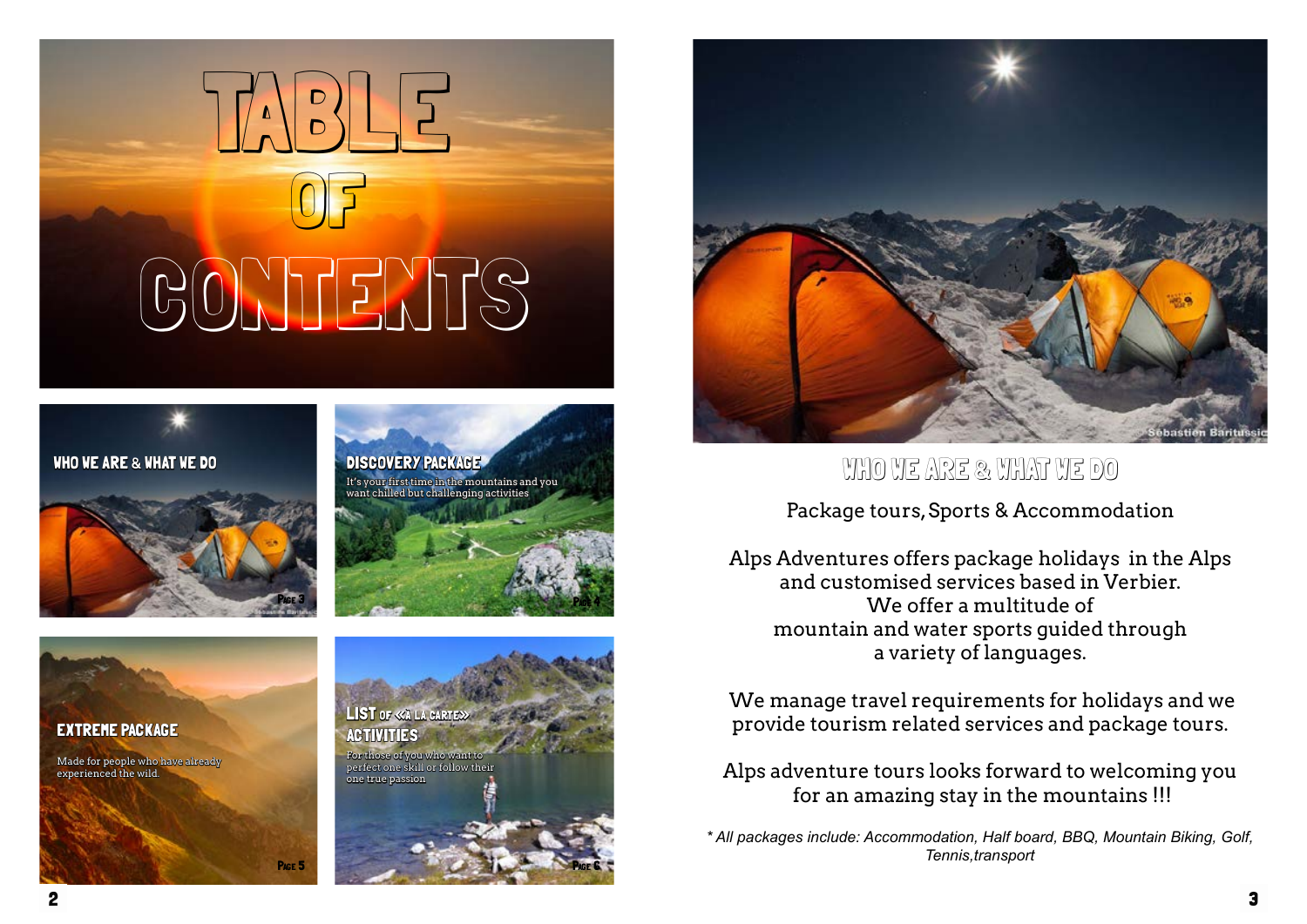

## DISCOVERY PACKAGE

7 days from







1 day Camping in a wild campsite,Rock climbing, Spa, Banana Boat, Hiking, Kayaking, Ropes course, Hiking Nights out in Verbier and more...All our packages include: Accommodation, Half board, BBQ, Mountain Biking, Golf, Tennis,transport



### EXTREME PACKAGE

2 days Camping in a wild campsite, Hiking, Via Ferrata, Wakeboarding, Rafting, Bridge swinging, Ropes course, Nights out in Verbier and more...All our packages include: Accommodation, Half board, BBQ, Mountain Biking, Golf, Tennis,transport